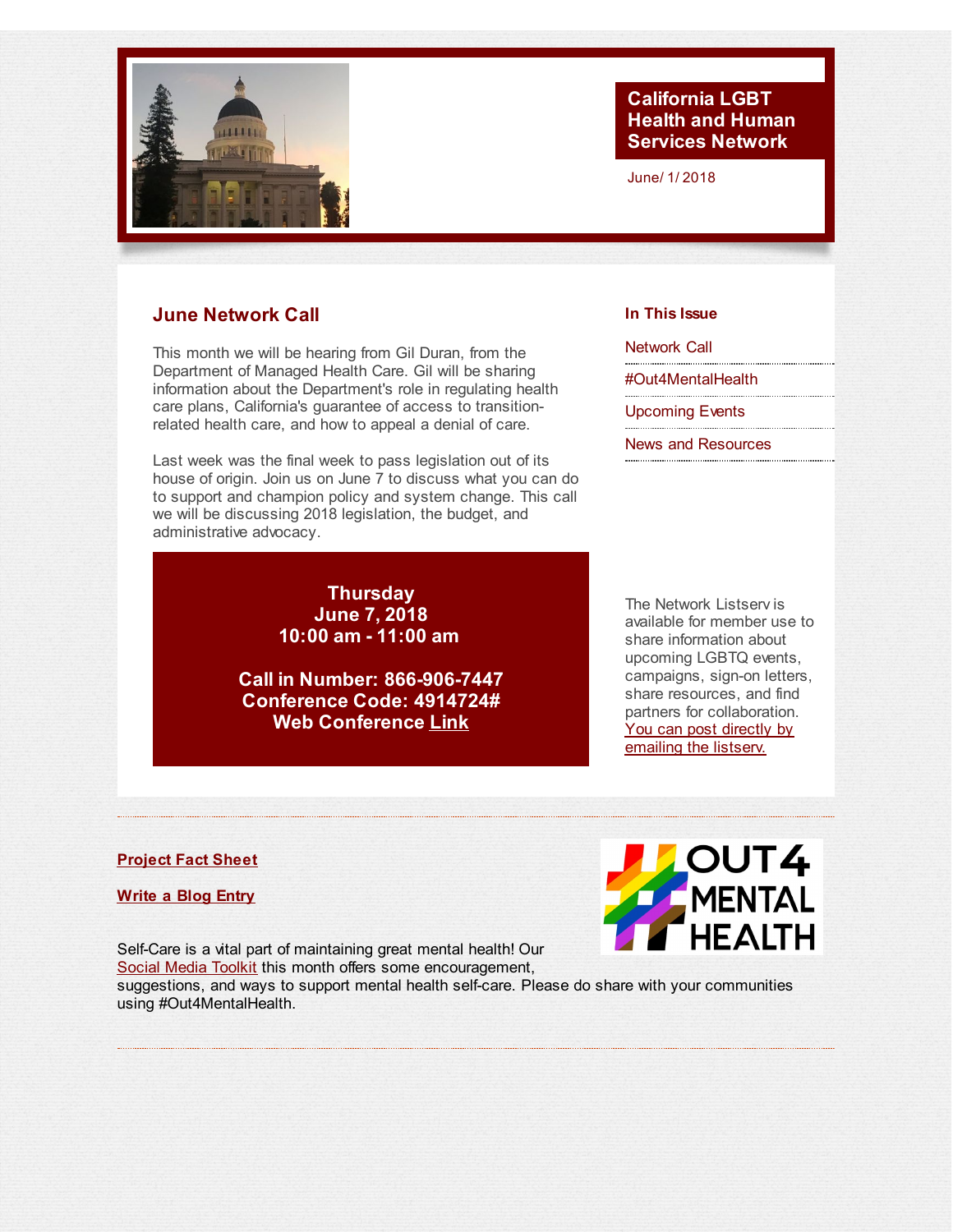



# Take time to take care of yourself **YOU MATTER**

# **Upcoming Events**

June 2 - Fresno Pride Parade June 9-10 - L.A. [Pride](http://r20.rs6.net/tn.jsp?f=001gEyqp3dRXyZqBa2s9Z3BEqbN66hnSUxlEW_6_9qiwW_qRNNDiVQA06GMq0oL85UsKdcSMOupUIcql_y61M699v5gd9lqGwZJAwWpxs8lTakregnCY5zpVxggUF8kgQ04XHiK4BDWTwtJKVyyC_Oqco7aqtRdV7390KwTP15aOm5vbYorqjZrMvwFizNXYFi_CZfxIt_tcV-_vkLYBa_5hw==&c=&ch=) - West Hollywood June 10 - Sacramento Pride June 16 - San Mateo County Pride [Festival](http://r20.rs6.net/tn.jsp?f=001gEyqp3dRXyZqBa2s9Z3BEqbN66hnSUxlEW_6_9qiwW_qRNNDiVQA06GMq0oL85Uso3yG54TTi3I9taJ1idVcZXGe_AfvRKKaQ_v2zgI39IIvVzIuk5Qyi9MVX4zKPPu618nx2TuBzYwxuMvhWDS0yecYuuj7b22VKGQIRjywwxzDco8xRhVvKQ==&c=&ch=) June 23 - Orange County Pride [Festival](http://r20.rs6.net/tn.jsp?f=001gEyqp3dRXyZqBa2s9Z3BEqbN66hnSUxlEW_6_9qiwW_qRNNDiVQA06GMq0oL85UspTNGfRc8iIzYKSWbaN8VXSBo0VDiRJUzdvcZQBmsiY4eKvYGcKwdna4boDWN8MiDvTRBddhwCfb07Ix43R_4eeI6SxymhvqS-f2W3t7sU3Q=&c=&ch=) & Parade - Santa Ana Oct 19-20 - *Improving [OUTcomes](http://r20.rs6.net/tn.jsp?f=001gEyqp3dRXyZqBa2s9Z3BEqbN66hnSUxlEW_6_9qiwW_qRNNDiVQA0_lASb9YzPC0oJjdV8bGFGQ6G0h428-gi6NSdXy1aQKZDVLcghljh_auFEx_j0TjRSlIMkeU6s-ZBcn09__5Z_ZxOCfl82ZYnhCkJ_s5MIMRSbLbHqNPtm05LPUkUdblGw0IK_XPmJDp&c=&ch=) Conference* - Sacramento

# **News and Resources**

- [Governor](http://r20.rs6.net/tn.jsp?f=001gEyqp3dRXyZqBa2s9Z3BEqbN66hnSUxlEW_6_9qiwW_qRNNDiVQA06GMq0oL85UsFi9MyTalFes3JL071-j6JtGRMN4qLDtOyVkr5dmYFeba6EUxkTYbeY3-jup0Co3QdUuZ5LHqoHqUapjJt0IpgAPtTElgF9_2wHXn4hmfEfJHacdUSz-zUBac9ELGthPhx8FmVovBSflsRqoQMtJnEJrEPLzaPOMY5hlUVsAar55DcPROR0jzFgefTxKUJkOc&c=&ch=) Brown Appoints New Head of Health and Human Services Agency
- What does the scholarly research say about the effect of gender transition on [transgender](http://r20.rs6.net/tn.jsp?f=001gEyqp3dRXyZqBa2s9Z3BEqbN66hnSUxlEW_6_9qiwW_qRNNDiVQA06GMq0oL85Us7KOzIU0t5U3A4J7PtZqYCGQpZ7Rcs8WwaRMqbTiDkLsxsCI_p2LQSXHSuUvjyoHdkjVPm9V0Qt3003deUiMm7MaZylHtvjHFv1iaWMzB2Kr1VPzx3ShiiUS2oYkb_iRbMt3atDt_tdx3lH1hfjqnsoyWBasW9gxK0_JoseQE_0Jt-0A2A65gJNZJ6cyBXGQoFJh9oYv-r182aJreCkqul4EAM_Wbw0xHDrOjkHpAYW3ML70bA7mnR06NtYOEyT6eJc6Ju6Aa0BO4EOTUUdS4Hw==&c=&ch=) well-being?
- LGBTQ patients reveal their [exhausting,](http://r20.rs6.net/tn.jsp?f=001gEyqp3dRXyZqBa2s9Z3BEqbN66hnSUxlEW_6_9qiwW_qRNNDiVQA06GMq0oL85UsH11diNoJYVLD3k3IoupqfnlIILuIVLwoNYWG0hDY72pBgWAly87-iqZqRm7AcszttkDtjFZ-EROiHy-b6zdBemdt3y3-wH0u97QL7fGF0lqcVuiQ7XFt7sXfZhP4XUbhyKPlE1e2nJphZuZCis7Ye8NRdCVqa0lnf7g5LdH8L3SozW91c01pxQ==&c=&ch=) infuriating, and surprisingly common struggles at the doctor's office
- [Maintaining](http://r20.rs6.net/tn.jsp?f=001gEyqp3dRXyZqBa2s9Z3BEqbN66hnSUxlEW_6_9qiwW_qRNNDiVQA06GMq0oL85UsdRtk3qHYpAbsV36XKTP8BQQLSYhLwQubd-cDvPD_t5rMQE9ixgWjll6U0jUG5Ew95ndrgcm0A-ZGwcmakT5z0rB19H7t3kxevX5MSN9vy3EzYZPYTSbtU5940sRl0GHSwbvuI8cHxGYa-gofkAMTRZVqF20wWcBfTNqrzwywN9KRjHjS9y5u9ox_HhKBLm49aU8QAirTuzGQkZZS00DpB1lT10GbxsoIFQz1uWkCdBp9TEKom6ReOQ==&c=&ch=) Dignity: A Survey of LGBT Adults Age 45 and **Older**
- How [Iceland](http://r20.rs6.net/tn.jsp?f=001gEyqp3dRXyZqBa2s9Z3BEqbN66hnSUxlEW_6_9qiwW_qRNNDiVQA06GMq0oL85UsSiC5uYk9t0LCJkY0kh4-u-U8tUFbQiP2hJwvZ3683e-DN2s233l8k-whrHcCHIJrZiC-3Uef6q5LqF0mKAd3JaWYI_oGa8Q2ZRYvv3OauhxD7TUuqfffBpCV8-OaXVH5Icf14DCRpWq8WX41u3w9GDijmIQ42lt5MLV6ytYQnGN0KSFmW2Oh6QXwAo9P21WA-ZWaYDIK8qA=&c=&ch=) Got Teens to Say No to Drugs